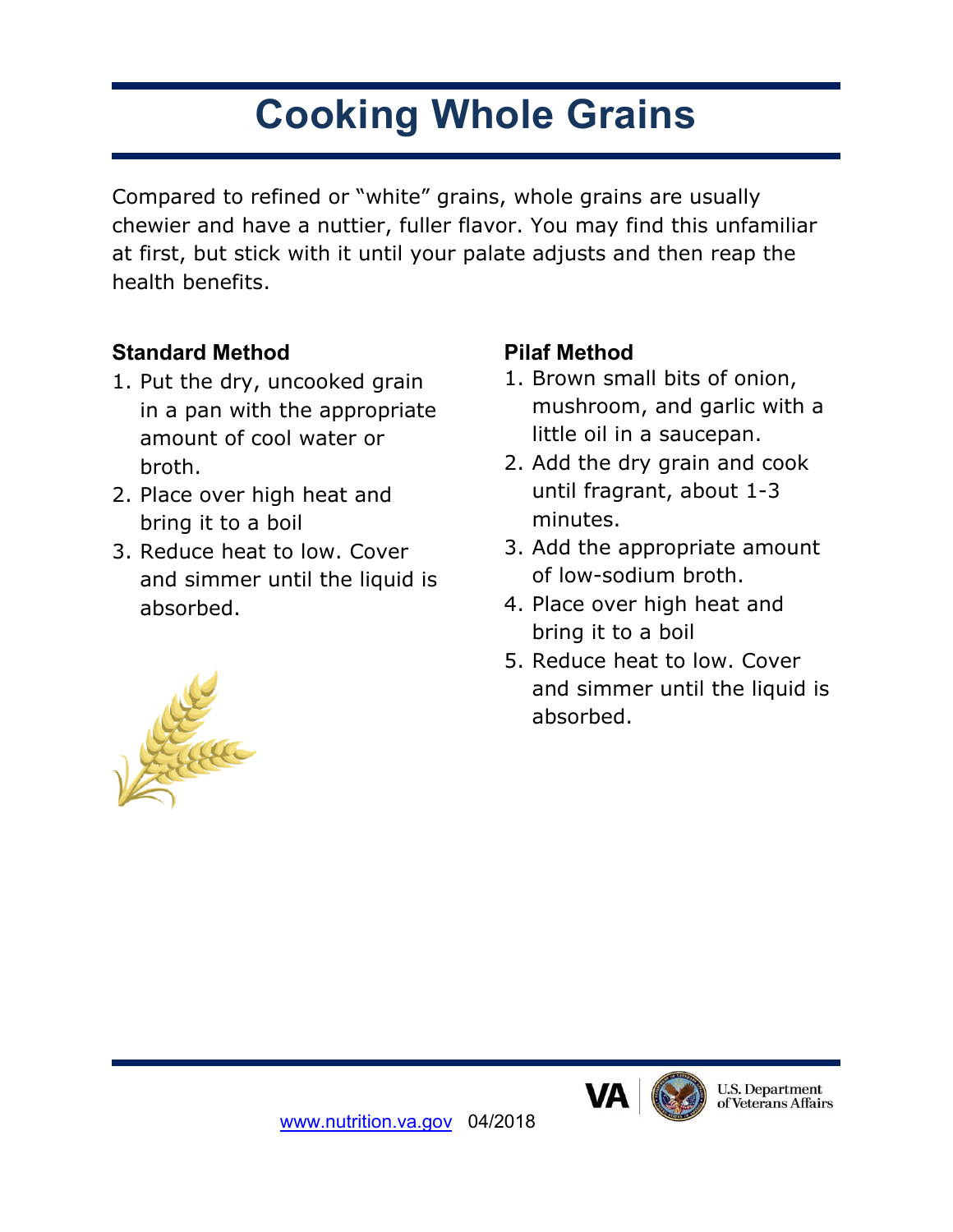#### **Time Varies when Cooking Grains**

Grains can vary in the time they take to cook. When they are tender, they are done! If the grain is not as tender as you like when "time is up," simply add more water and continue cooking. On the other hand, if everything seems fine before all the liquid is absorbed, simply drain the excess liquid.

## **Whole Grain Cooking Shortcuts**

Let grains sit in the specified amount of water for a few hours. After soaking, add extra water if necessary, then cook (time will be shorter).

• Cook whole grains in big batches. They will keep for 3-5 days in your fridge and take just minutes to warm up. Add a little water or broth if needed. You can also use the leftovers for salads, grain bowls, or soup.

## **Fixing Sticky Bottoms**

If the whole grains are sticking to the bottom of your pan, turn off the heat, add a very small amount of liquid, put a lid on the pan, and let it sit a few minutes. The grain will loosen, for easier serving and cleanup.